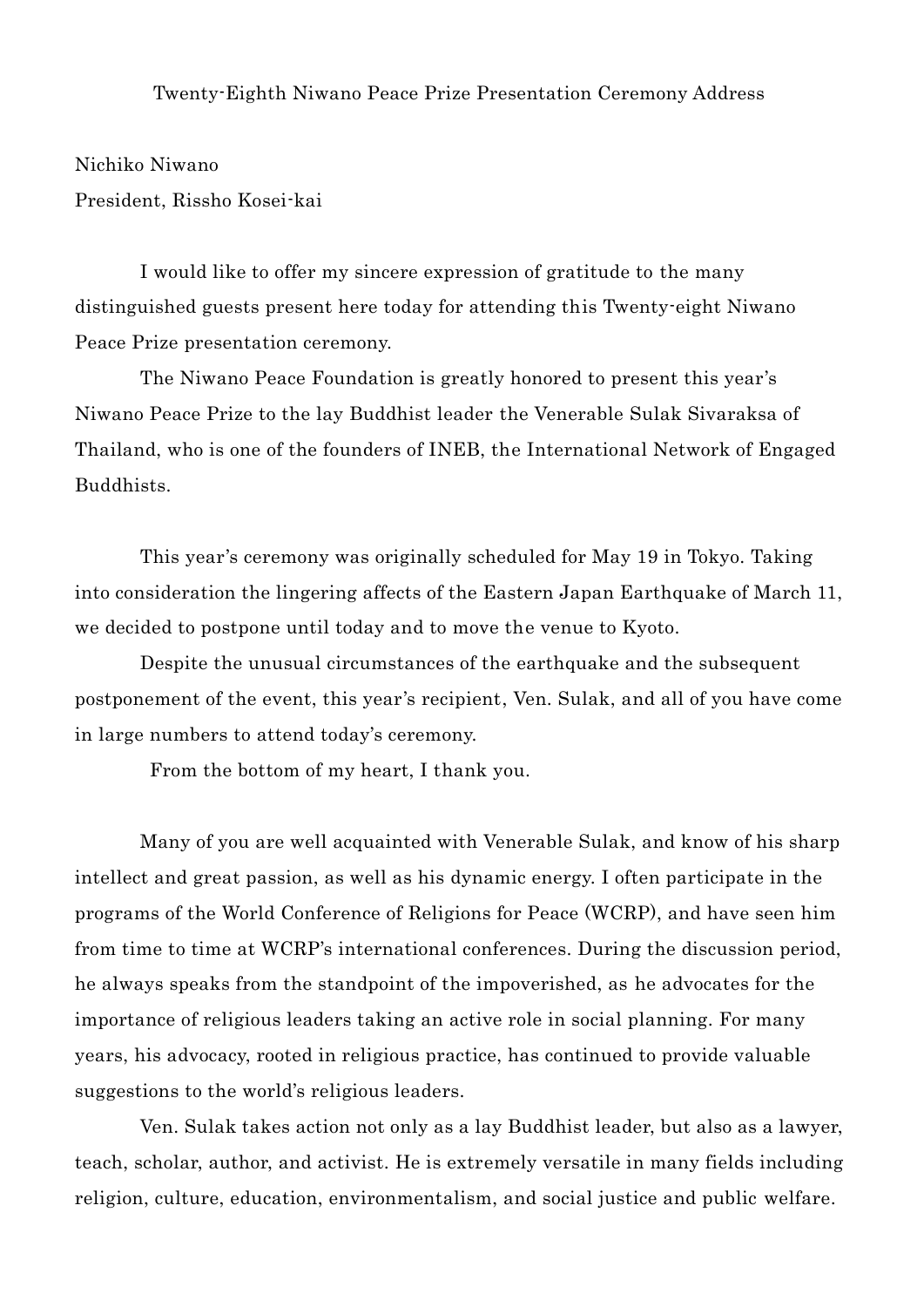In 1989, Ven. Sulak and a Japanese Nichiren priest named Teruo Maruyama put forth the proposal to establish the International Network of Engaged Buddhists (INEB) in Thailand.

With the goal of realizing a peaceful society with justice grounded in Buddhist principles, INEB is undertaking staff training, publishing, and network building among Buddhists who are actively engaged in policy planning regarding peace, human rights, and the environment.

Unfortunately, I must make a very sad announcement. Teruo Maruyama, one of the cofounders of INEB, passed away on June 13. I would like to take this opportunity to express my deep respect for his many great achievements, and my heartfelt prayer that he may rest in peace.

I would now like to describe some of Ven Sulak's current activities, which cover a broad range of fields. However, I have noticed a common theme running through them all—a fundamental inquiry into what it truly means to be rich.

After the Second World War, Asian countries followed the model of the advanced nations of the West and set their course on rapid economic expansion. Japan has been a prime example of this.

On the one hand, this path satisfies people's material desires, but on the other, it has spawned several serious problems, including an ever-widening gap in wealth distribution, destruction of the natural environment, and spiritual decay.

Ven. Sulak sounded a warning when he said, "We cannot realize the true development of human society as long as people are forced to live in poverty."

He has also given us the following invaluable advice:

"First, we must uncritically open our eyes to Western models of development, which encourage violence, capitalism, materialism, and centralization."

"Second, we must open our eyes to the value of our own cultural roots. In other words, we should show respect to the culture indigenous to our ancestors and our region by ensuring that traditional values are relevantly applied to the present-day and into the future."

On the international level, he advocates that, "We should encourage Westerners to pay more attention to their own spiritual development. In other words,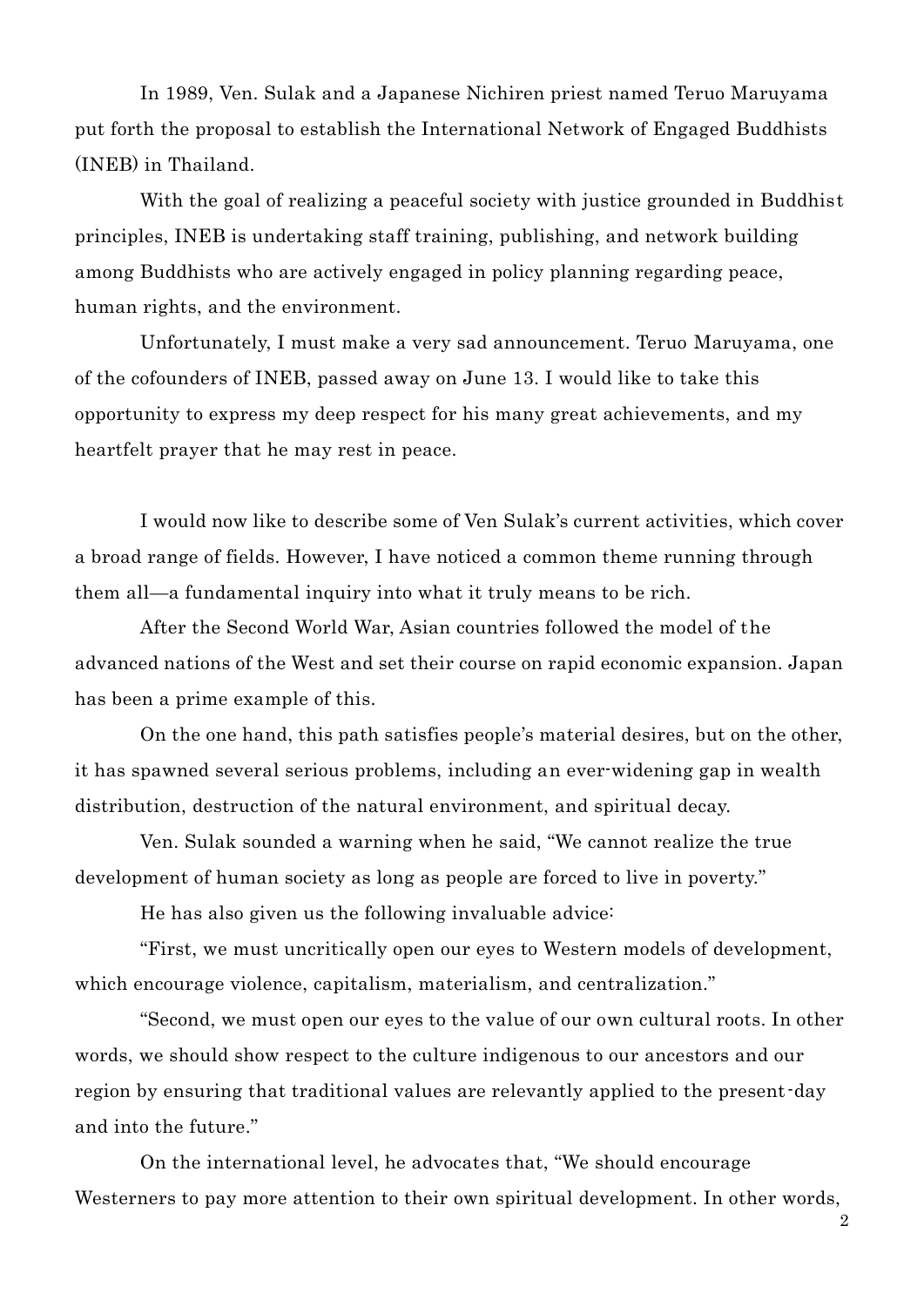when individuals change, they bring about social change, and in order to make that happen, they need to realize inner peace."

He has also noted that "For Buddhism to be more effective today, it must be relevant to modern industrial society, and be capable of adapting to problems on the global scale."

Ven. Sulak is the embodiment of the phrase "think globally, act locally." With his rare intellect, he correctly perceives global problems, and is clearly showing the people of Asia the path to pursue from now on.

Buddhism is the essence of his principles and practical methods. Ven. Sulak is highly esteemed as an activist, of course, but above all else, he is known as a true "seeker of the Way."

While Ven. Sulak's numerous suggestions are primarily directed toward the people of Thailand, they are certainly applicable to Japan as well.

In the sixty years since World War II ended, Japan has evolved into one of the world's handful of economic powerhouses. In the process, though, many basic things have been forgotten as people have become obsessed with consumerism and materialism. A number of problems have become plainly evident.

And now, Japan has suffered an earthquake and tsunami that occurs only once in 500 years, or perhaps only once in 1,000 years. Even in Tokyo, which is not directly in the devastated region, shortages of electric power and certain necessities are continuing to cause some anxiety.

On the other hand, some changes have become evident that we should pay attention to. Walking on streets dimly lit due to reductions in electric power, many people have realized that up until now, making nighttime so light was not normal. New customs are being born from conserving energy. For instance, people are cutting back on going out to eat. More people are packing their own lunches and eating at home in the evening, which in turn provides a good opportunity to reevaluate the importance of one's family and immediate neighborhood.

I think that the recent disaster has once again called upon me, as a citizen of Japan, to return to basics and reassess the right way to live.

And while it may seem ironic, due to this large-scale disaster, we Japanese

3